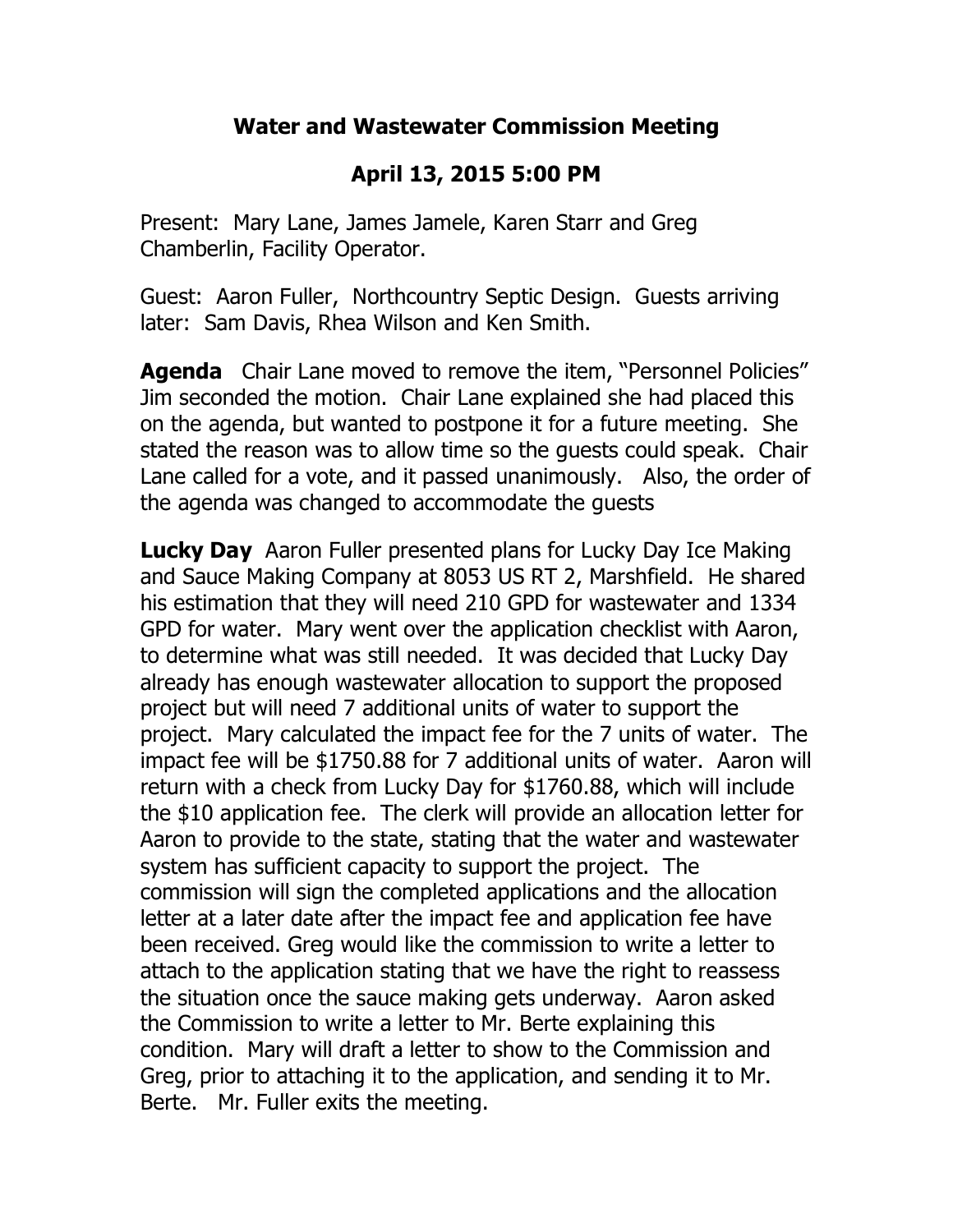**Goddard** Sam Davis, Ken Smith and Rhea Wilson are here to voice concerns about the impact of the Goddard Biomass project on the water and wastewater system. Mary informed them that the commission was not discussing that tonight, but rather the concerns with the Goddard water and wastewater system in general separate from the biomass project. As a courtesy Mary allowed them to voice concerns and ask questions of Greg and the commission. Ms. Wilson asked Greg if he had maps showing where the water and wastewater lines were located. Greg confirmed that he needs accurate mapping from Goddard of their water and wastewater system. Mary explained that Jay Jewett, the former Operator, had most of the knowledge of the lines in his memory, so did not rely on maps. Since his death, Greg has been working on updating the maps for the system. Because of time constraints Mary gave the guests a few more minutes to speak, then let them know that the meeting needed to continue. All guests exited the meeting.

The Commission and Greg continued to discuss concerns about Goddard's system, separate from the Biomass Plant. Mary suggested that Greg write down his concerns, and email them to the Commission. Jim said that Dave Strong forwarded an email to him from Goddard stating that they did not understand the letter they received from the Select Board that was written by the Commission. Jim suggested to Dave Strong that Goddard contact Greg but Greg reported that he has not heard from Goddard. Mary suggested that if Goddard does not contact Greg within a few weeks, the Commission would write a letter to the Select Board stating they had not heard from Goddard.

**Review/Approve Minutes** Mary motioned to approve the minutes of March 16, 2015 meeting. Seconded by Jim. All are in favor and the motion is approved.

Jim motions to accept the amended minutes of the April 6, 2015 meeting. Seconded by Mary. All are in favor and the motion is approved.

**Goddard Letter** The commission decided to add to the letter they wrote to the Selectboard re: Goddard's Biomass Plant, because the